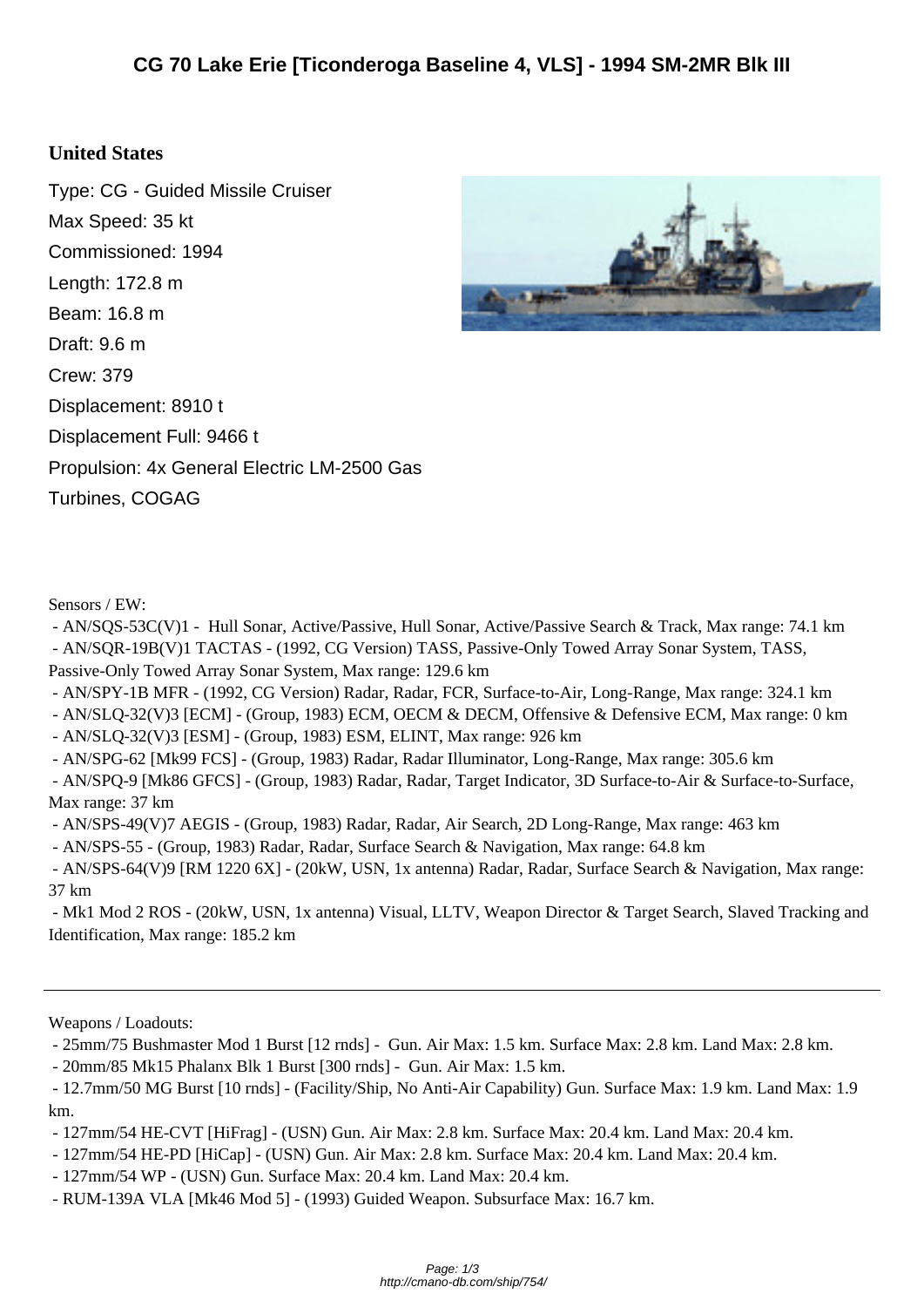- RGM-109[D Tomahawk Blk II TLAM-D \(1989-1998\) Guided Weapon. Land Max: 851.9 km.](http://cmano-db.com/ship/754/)
- RGM-109C Tomahawk Blk II TLAM-C (1987-1998) Guided Weapon. Land Max: 1250.1 km.
- RIM-66H SM-2MR Blk II (1985, AEGIS VLS) Guided Weapon. Air Max: 92.6 km. Surface Max: 46.3 km.
- RGM-109C Tomahawk Blk III TLAM-C (1994) Guided Weapon. Land Max: 1852 km.
- RIM-66M-1 SM-2MR Blk III (1991, AEGIS VLS) Guided Weapon. Air Max: 92.6 km. Surface Max: 46.3 km.
- RIM-174A ERAM SM-6 Blk IA (2017, ABM, Anti-Surface) Guided Weapon. Air Max: 240.8 km. Surface Max: 240.8 km.
- RGM-84D Harpoon IC (1986) Guided Weapon. Surface Max: 138.9 km.
- Mk216 Sea Gnat Chaff [Distraction] (1988) Decoy (Expendable). Surface Max: 1.9 km.
- Mk214 Sea Gnat Chaff [Seduction] (1987) Decoy (Expendable). Surface Max: 1.9 km.
- Mk186 TORCH Flare [Seduction] (1979) Decoy (Expendable). Surface Max: 1.9 km.
- AN/SLQ-25 Nixie Decoy (Towed). Surface Max: 1.9 km.
- Mk50 Barracuda Mod 0 ALWT (1991) Torpedo. Subsurface Max: 7.4 km.
- Mk46 NEARTIP Mod 5 (1984) Torpedo. Subsurface Max: 7.4 km.

OVERVIEW: The Ticonderoga-class of guided-missile cruisers is a class of warships in the United States Navy, first ordered and authorized in the 1978 fiscal year. The class uses passive phased-array radar and was originally planned as a class of destroyers. However, the increased combat capability offered by the Aegis combat system and the AN/SPY-1 radar system was used to justify the change of the classification from DDG (guided missile destroyer) to CG (guided-missile cruiser) shortly before the keels were laid down for Ticonderoga and Yorktown.

Ticonderoga-class guided-missile cruisers are multi-role warships. Their Mk 41 VLS can launch Tomahawk cruise missiles to strike strategic or tactical targets, or fire long-range antiaircraft Standard Missiles for defense against aircraft or antiship missiles. Their LAMPS III helicopters and sonar systems allow them to perform antisubmarine missions. Ticonderoga-class ships are designed to be elements of carrier battle groups, amphibious assault groups, as well as performing missions such as interdiction or escort.

DETAILS: The Ticonderoga-class cruiser's design was based on that of the Spruance-class destroyer. The Ticonderoga class introduced a new generation of guided missile warships based on the AEGIS phased array radar that is capable of simultaneously scanning for threats, tracking targets, and guiding missiles to interception. When they were designed, they had the most powerful electronic warfare equipment in the U.S. Navy, as well as the most advanced underwater surveillance system. These ships were one of the first classes of warships to be built in modules, rather than being assembled from the bottom up.

In addition to the added radar capability, the Ticonderoga-class ships subsequently built after the USS Thomas S. Gates included two Mark 41 Vertical Launching Systems (VLS). The two VLS allow the ship to have 122 missile storage and launching tubes that can carry a wide variety of missiles, including the Tomahawk cruise missile, Standard surface-to-air missile, Evolved Sea Sparrow surface-to-air missile, and ASROC antisubmarine warfare (ASW) guided rockets. More importantly, the VLS enables all missiles to be on full stand-by at any given time, shortening the warship's response time before firing. The original five ships (Ticonderoga, Yorktown, Vincennes, Valley Forge, and Thomas S. Gates) had Mark 26 twin-arm launchers that limited their missile capacity to a total of 88 missiles, and that could not fire the Tomahawk missile. After the end of the Cold War, the lower capabilities of the original five warships limited them to duties close to the home waters of the United States. These ship's cluttered superstructure, inherited from the Spruance-class destroyers, required two of their external radar units to be mounted on a special pallet on the portside aft corner of the superstructure, with the other two mounted on the forward starboard corner. The later AEGIS warships, designed from-the-keel-up to carry the SPY-1 radars, have them all clustered together.